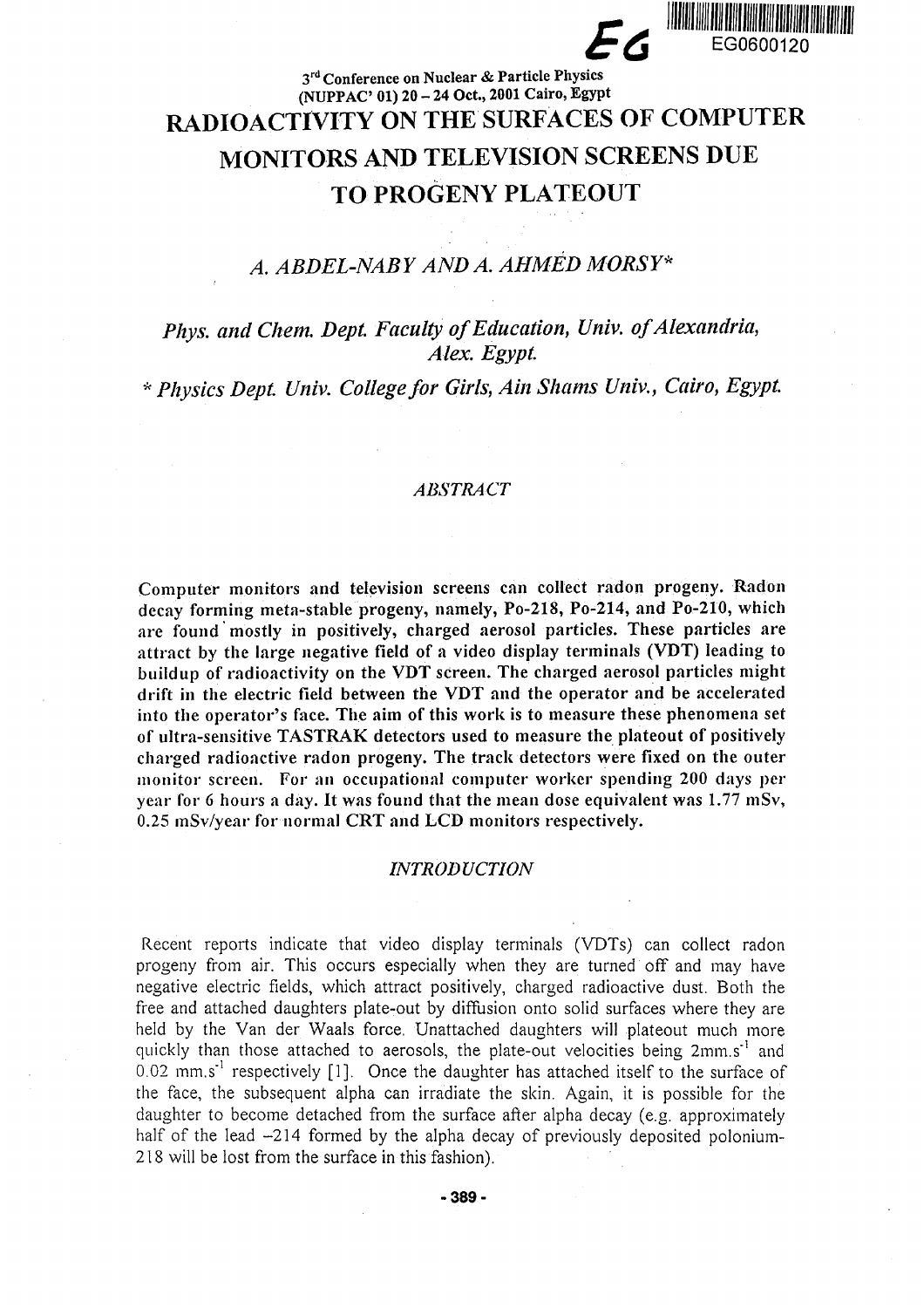

Three studies have shown that video display terminals (VDTs) may getter radioactive radon progeny from the air because of their electric fields [2,3 and 4]. This phenomenon occurs with most types of VDTs, such as television sets and computer monitors. This study is primarily concerned with whether VDT operators might inhale increased radioactivity when the monitor is switched from off to on. This switching may release some of the electostatically gettered particles.

Miles[3] analyzed VDTs and radon and concluded that there was no hazard to VDT operators from plateout of radon progeny on their skin; however, he suggested enhanced inhalation might be a problem. Tuyn and Roger [2] concluded that a VAT does getter radon progeny and thus slightly reduces airborne activity in the vicinity of an operator. Ziemba[4] measured high alpha-particle emissions from VAT screens and suggested there might be some hazard to VDT operators.

### *CA CULA TING THE DOSE TO SKIN FROM RADON DA UGHTERS*

The method use to estimate doses comes from a theoretical model of the dose from plane sources of alpha activity present on the skin surface [5].

$$
D = \frac{NE}{4\rho R_{\alpha}} \qquad [2.a.\ln\left(R\alpha_{r}\right) + 3b.\left\{1 - \frac{r^{2}}{R_{\alpha}^{2}}\right\}]\mathbf{r} \leq R \quad (1)
$$

- where  $D =$  dose rate (MeV.  $g^{-1}.s^{-1}$ )
	- $N =$  Alpha particle activity (cm<sup>-2</sup> s<sup>-1</sup>)
	- $p =$  tissue density (g.cm<sup>-3</sup>)
	- $R =$  nominal range of alpha particles (cm)
	- a,  $b =$  constants
	- $R =$  perpendicular distance from source (cm)
	- $E =$  energy of the alpha particles (MeV).

This gives a dose rate in MeV.g<sup>-1</sup> s<sup>-1</sup> at a distance r (cm) from the skin surface. This can be rewritten in mSv.y<sup>-1</sup> and integrated to give a mean dose rate at the estimated position of the surface of the skin [6]. This yields:

$$
D = \left(\frac{5 \times 10^{-3} EQN}{4R_a \rho}\right) F \tag{2}
$$

Where:  $D =$  mean annual dose equivalent (mSv.y<sup>-1</sup>)

- $E =$  initial alpha particle energy (MeV)
- $Q =$  alpha particle quality factor (=20)
- $N =$  alpha particle activity (m<sup>-2</sup>.s<sup>-1</sup>)

 $R_{\alpha}$  = alpha particle range, slightly less than true range (m)

$$
\rho = \text{density of epidermal tissue (=1100 kg.m}^3)
$$

and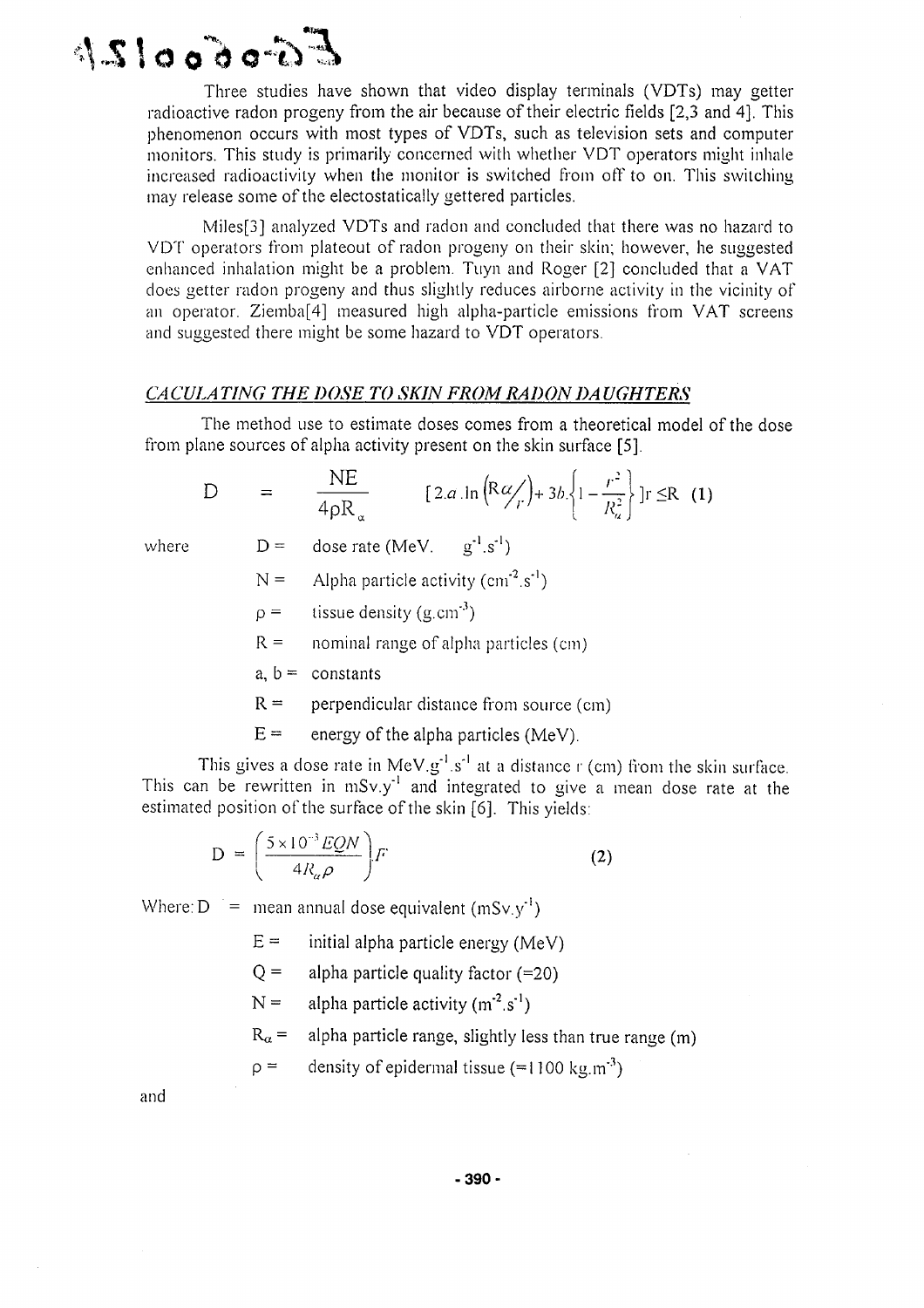$$
F = \frac{3b\{2R_{\alpha}^{2} + (R_{\alpha} + \chi_{0})(6\chi_{0} - 2q)\}e^{(q-R_{\alpha})/\chi_{0}}}{R_{\alpha}^{2}}
$$

$$
- \frac{3b\{2\chi_{0} + q\}^{2} + 2\chi_{0}^{2} - R_{\alpha}^{2}\}}{R_{\alpha}^{2}}
$$

$$
+ 2a\{e^{(q-R_{\alpha})/\chi_{0}} - \ln(q/R_{\alpha}) - 1\}
$$

$$
- \frac{2a(\chi_{0} - q)\{E_{i}(-R_{\alpha}/\chi_{0}) - E_{i}(-q/\chi_{0})\}}{\chi_{0}e^{-q/\chi_{0}}}
$$
(3)

Where:  $E_i$  is the exponential integral function, substituting from the p and q. values of

$$
\overline{D} = 2.27 \times 10^{-5} \frac{\text{ENF}}{R_{\alpha}}
$$
 (4)

To estimate the calibration factor of the detector, one might assume that N, the alpha particle activity, is the same as the number of alpha tracks observed per  $m^2$  per second on the detector. This number needs to be increased by a factor of four [7] to account for alpha particles emanating from daughters on the surface of the detector which escape detection.

When the activity of alpha particles in the air are homogeneously distributed and the detector is exposed to the  $2\pi$  geometry, the alpha particle activity N is related to the number of alpha tracks observed  $\rho$  by the relation [6]

$$
\rho = \frac{1}{4} N_{\cdot \cdot} t R_a \cdot \cos^2 \theta_c \tag{5}
$$

where:  $R_{\alpha}$  is the effective range of alpha particles in air, t is the total exposure time and  $\theta_c$  is the critical angle of etching ( $\approx 10^\circ$  for TASTRAK detector).

To calculate the dose received by a computer occupational worker, it is necessary to take into account the time spent in front of the computer monitor screen. The dose calculated by Eq. (2) could be considered as continuous dose. This is obviously unrealistic. For an operator working on a regular base of h hours per day for d-days per year, the total dose  $D_T$  per year is to be:

$$
D_T = \left[\frac{h}{24}\overline{D} + \frac{24-h}{24}D_b\right]\frac{d}{365} + D_b\frac{365-d}{365}
$$
 (6)

Where:  $D_T =$ 

mean operator's dose (mSv y $^{-1}$ )

- $D =$  Mean continuous dose (mSv.y<sup>-1</sup>)
- $D_b$  = Mean background dose (mSv.y<sup>-1</sup>)
- $h =$ Hours spent at VDT per day (for work days)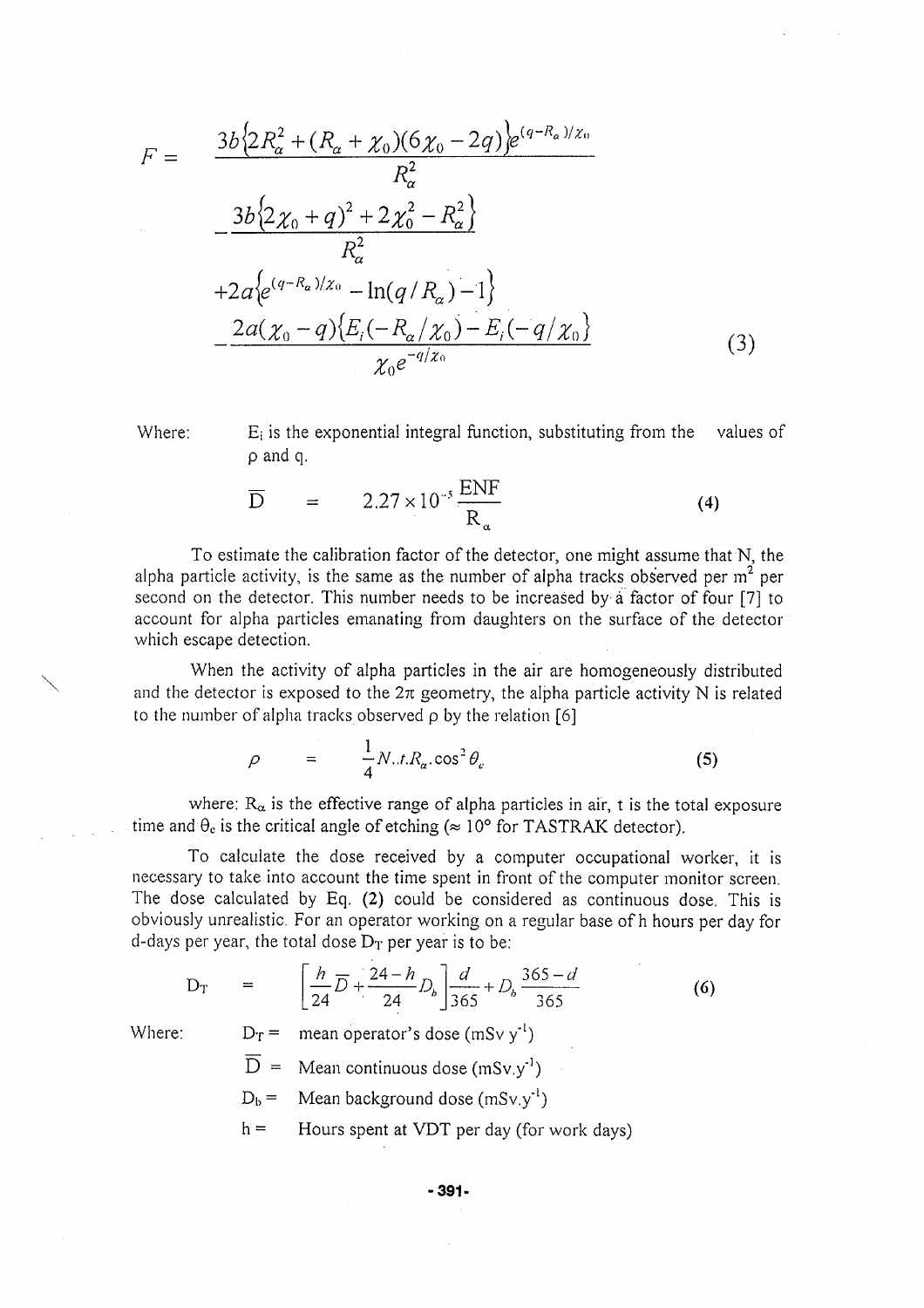## *EXPERIMENTAL PROCEDURE*

This experiment is designed to measure radon daughters in normal room air, which plate-out on a VDT Screen by virtue of the fact that VDT screens carry a static electric charge and therefore preferentially attract the radon daughters. During radioactive decay radon-222 will transform to another element called a radon daughter, in this case polonium-218. Polonium-218 is also radioactive similarly emitting an alpha particle and transforming to lead-214. This sequence of events emitting an alpha particle and transforming to Iead-214. This sequence of events continues until stable lead, lead-206 is formed. The immediate daughters of radon-222 have short half-lives, less minutes, and for this reason they are known as radon short lived daughters. Of these polonium-218 and polonium-214 emit alpha particles.

Radon short-lived daughters are present in air along with radon. However, their behavior differs from radon because they are invariably ionic which means they tend to attach themselves to natural aerosol particles in air. These particles in turn stick to surfaces such as walls and ceilings, process known as plateout. The experiment works on the assumption that the static charge on the screen transfers to the surface of the plastic stuck to the screen face that the plastic itself also becomes charged to some extent. This charge attracts plateout particles; hence the plastic is fixed numbered face outwards and there are only a few tracks to be seen on the rear surface (that which was pressed against the screen).

Different types of monitors were selected for this investigation, Cathode Ray Tube (CRT) use a beam of electrons to stimulate phosphors and thus make the image. Aperture Grilles consists of a phosphor pattern of stripes rather than dots on the display face. Each stripe contains phosphors for all three primary colors red, green and blue. Active matrix Liquid Crystal Display (LCD) depends on thin film transistors and capacitors (TFT). This technology is used in the flat panel liquid crystal displays of notebook.

For each monitor type fifteen detectors were distributed on the outer screen. An additional monitor was used as control and kept switched off to estimate the background dose  $D_b$ . The monitors were switched on during normal working hours (6 hours, five days a week) for eight weeks, number side out, using Sellotape across the corners. Hang the other piece of TASTRAK in the air in another part of the room nearby. Make a note of the numbers on the plastic and which was stuck on the screen. If possible leave the screen switched on for 24 hours continuously, or two or three days daytime use, to give time for particles to collect. After 24 hours re-wrap the pieces of plastic in foil, package carefully and return it for processing to view with an Optical Microscope.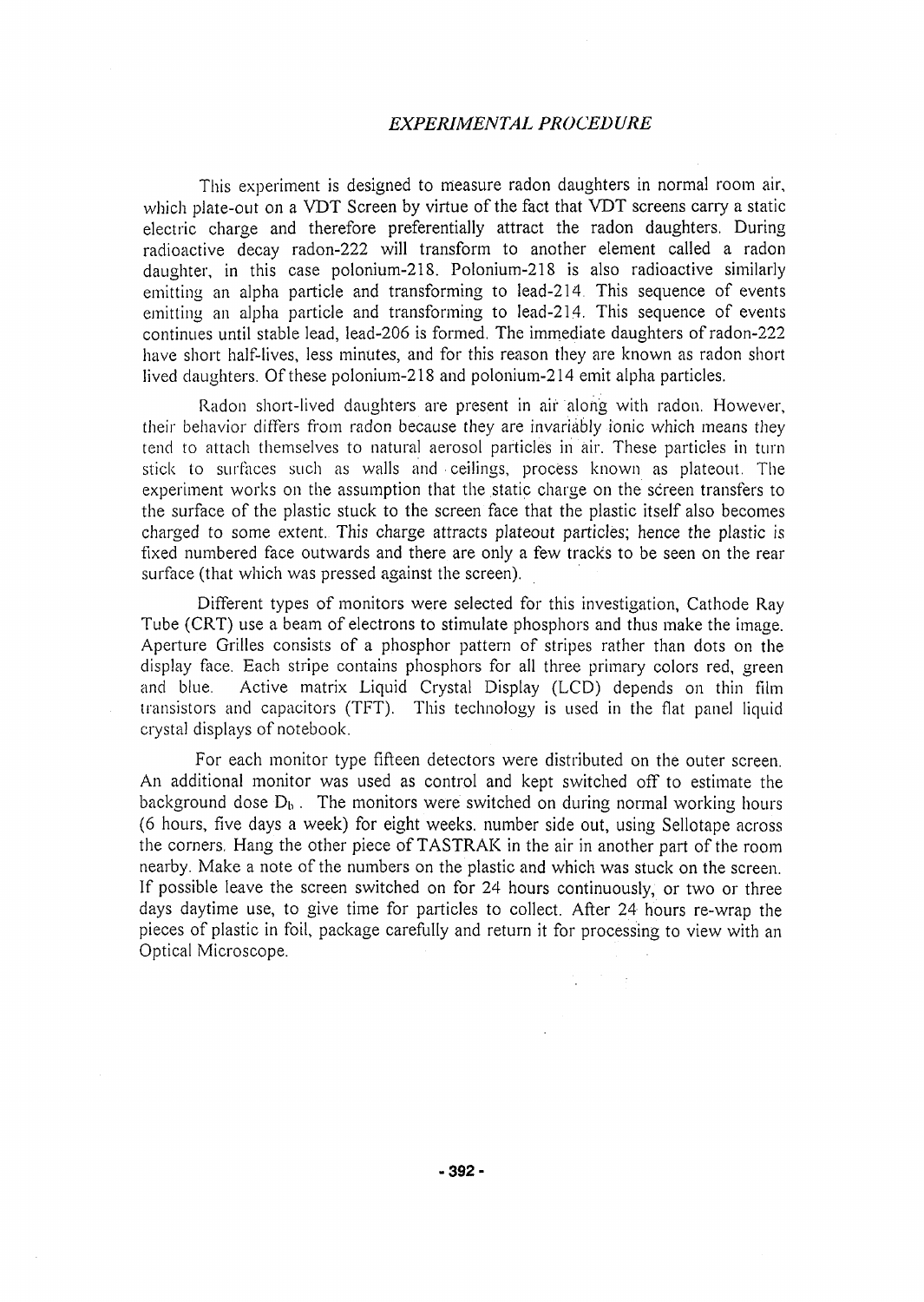#### *RESULTS*

The effect of regular use of computer monitors on the exposure dose to the occupational workers has been studied. The calculations are based on the assumption that computer occupational workers spend six hours per working day for 200 days per year in front of monitor screen as shown in Table **(1).**

| Product<br>title | Display type                             | Diagonal size | Resolution         | $\cdot$ Track<br>Density<br>rate $(m^3 \cdot s)$ | Annual<br>dose<br>$(mSV.y-1)$ |
|------------------|------------------------------------------|---------------|--------------------|--------------------------------------------------|-------------------------------|
| Viewsoni<br>с    | <b>CRT</b>                               | $17$ in       | $1280 \times 1024$ | $35.4 \pm 0.6$                                   | $1.71 \pm 0.04$               |
| Sony             | <b>CRT</b>                               | $17$ in       | 1280 x 1024        | $22.2 \pm 0.4$                                   | $1.61 \pm 0.03$               |
| <b>KDS</b>       | <b>CRT</b>                               | $17$ in       | 1280 x 1024        | $36.3 \pm 0.7$                                   | $1.77 \pm 0.05$               |
| Viewsoni<br>C    | Shadow Mask                              | $17$ in       | 1600 x 1200        | $18.2 \pm 0.3$                                   | $0.89 \pm 0.04$               |
| <b>KDS</b>       | Shadow Mask                              | $17$ in       | 1600 x 1200        | $22.1 \pm 0.4$                                   | $1.07 \pm 0.02$               |
| Viewsoni<br>c    | Aperture Grill                           | $19$ in       | $1600 \times 1200$ | $14.1 \pm 0.3$                                   | $0.69 \pm 0.04$               |
| Sony             | Aperture Grill                           | $19$ in       | $1800 \times 1440$ | $12.1 \pm 0.4$                                   | $0.59 \pm 0.04$               |
| <b>KDS</b>       | Aperture Grill                           | 19 in         | 1600 x 1200        | $15.2 \pm 0.4$                                   | $0.74 \pm 0.04$               |
| Sony             | Flat panel display,<br>TFT active matrix | $15$ in       | $1024 \times 765$  | $6.2 \pm 0.4$                                    | $0.30 \pm 0.04$               |
| <b>KDS</b>       | Flat panel display<br>TFT active matrix  | $17$ in       | $1280 \times 1024$ | $5.1 \pm 0.4$                                    | $0.25 \pm 0.4$                |

## **Table (1) The annual dose exposed to occupational workers spend 6 hours per working day for 200 days per year in front of the monitor screen**

It is recommended to take into account this dose when estimating the total annual exposure dose for computer workers.

To decrease the hazard while using computer screens regularly, we recommended

- to use LCD computer screens
- to keep away from the screen as possible
- to minimize the use of touch screens and light pens.